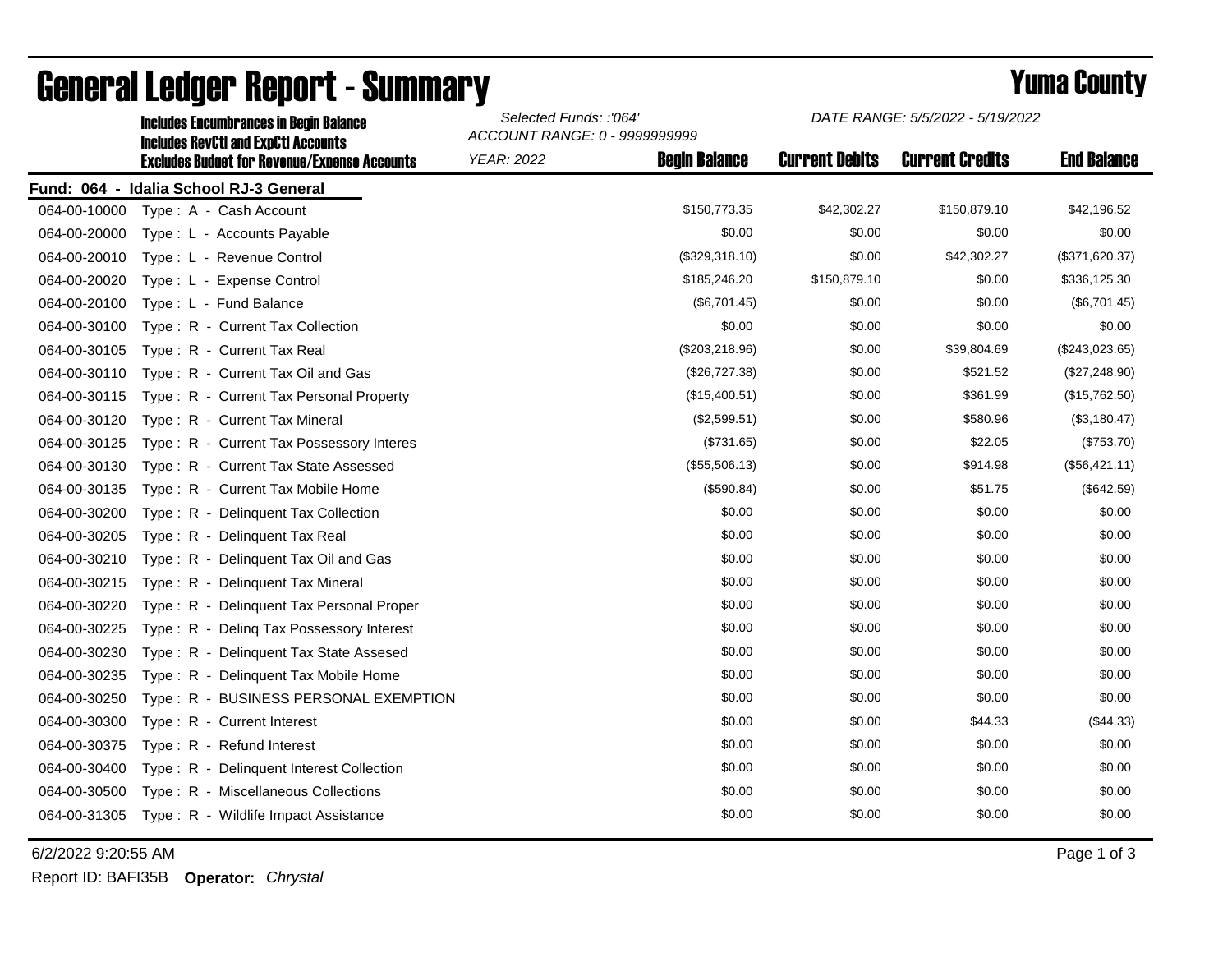|              | <b>Includes Encumbrances in Begin Balance</b><br><b>Includes RevCtI and ExpCtI Accounts</b> |                                         |                                        | Selected Funds: :'064'<br>ACCOUNT RANGE: 0 - 9999999999 |                             | DATE RANGE: 5/5/2022 - 5/19/2022 |                       |              |                                  |                    |
|--------------|---------------------------------------------------------------------------------------------|-----------------------------------------|----------------------------------------|---------------------------------------------------------|-----------------------------|----------------------------------|-----------------------|--------------|----------------------------------|--------------------|
|              | <b>Excludes Budget for Revenue/Expense Accounts</b>                                         |                                         |                                        | <b>YEAR: 2022</b>                                       |                             | <b>Begin Balance</b>             | <b>Current Debits</b> |              | <b>Current Credits</b>           | <b>End Balance</b> |
|              |                                                                                             | Fund: 064 - Idalia School RJ-3 General  |                                        |                                                         |                             |                                  |                       |              |                                  |                    |
| 064-00-32100 |                                                                                             | Type: R - Transfers In                  |                                        |                                                         |                             | \$0.00                           |                       | \$0.00       | \$0.00                           | \$0.00             |
| 064-00-33000 |                                                                                             | Type: R - Auto Tax B Collection         |                                        |                                                         |                             | (\$18,569.55)                    |                       | \$0.00       | \$0.00                           | (\$18,569.55)      |
| 064-00-33100 |                                                                                             | Type: $R -$ Auto Tax A & F Collection   |                                        |                                                         |                             | (\$5,973.57)                     |                       | \$0.00       | \$0.00                           | (\$5,973.57)       |
| 064-00-49100 |                                                                                             | Type: X - Treasurer Fees                |                                        |                                                         |                             | \$760.89                         |                       | \$105.75     | \$0.00                           | \$866.64           |
| 064-00-49500 |                                                                                             | Type: X - Checks Written / ACH Transfer |                                        |                                                         |                             | \$184,485.31                     |                       | \$150,773,35 | \$0.00                           | \$335,258.66       |
|              |                                                                                             |                                         | Fund: 064 - Idalia School RJ-3 General |                                                         | Totals :                    | (\$144,071.90)                   |                       | \$344,060.47 | \$235,483.64                     | (\$35,495.07)      |
|              |                                                                                             |                                         | <b>Total Fund Revenues:</b>            | \$42,302,27                                             | <b>Total Fund Expenses:</b> |                                  | \$150,879.10          |              | <b>Net Revenue Over Expense:</b> | (\$108,576.83)     |

## General Ledger Report - Summary **Seneral Ledger Report - Summary**